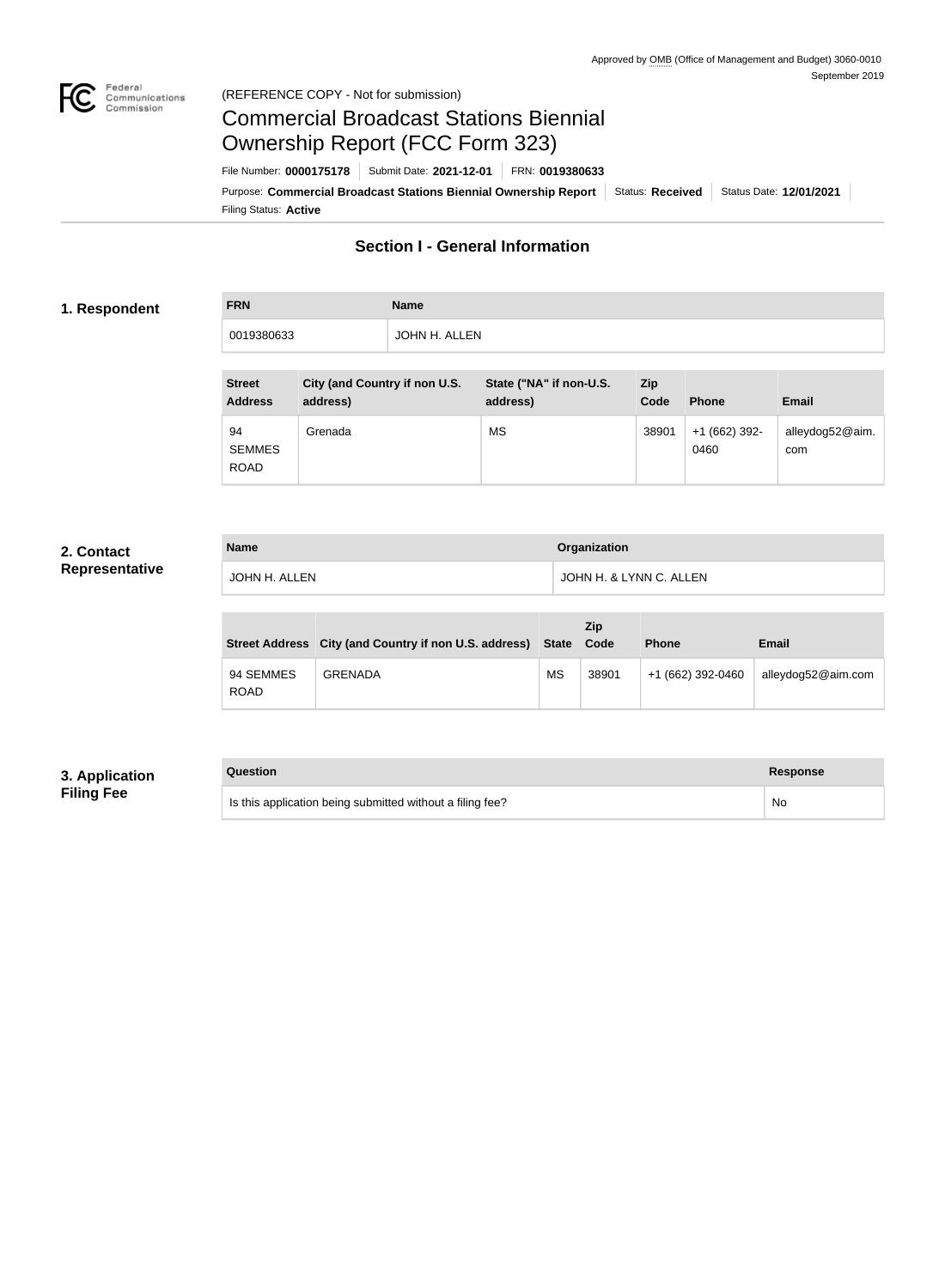| <b>Fees</b> | <b>Application Type</b> | <b>Form Number</b> | <b>Fee Code</b> | Quantity | <b>Fee Amount</b> | <b>Subtotal</b> |
|-------------|-------------------------|--------------------|-----------------|----------|-------------------|-----------------|
|             | Biennial                | Form 323           | <b>MAR</b>      |          | 85                | \$85.00         |
|             |                         |                    |                 |          | Total             | \$85.00         |

### **4. Nature of Respondent**

| (a) Provide the following information about the Respondent: |                     |  |  |
|-------------------------------------------------------------|---------------------|--|--|
| <b>Relationship to stations/permits</b>                     | Licensee            |  |  |
| <b>Nature of Respondent</b>                                 | General partnership |  |  |

**(b) Provide the following information about this report:**

| <b>Purpose</b> | <b>Biennial</b>                                                                                                                                                                        |
|----------------|----------------------------------------------------------------------------------------------------------------------------------------------------------------------------------------|
| "As of" date   | 10/01/2021                                                                                                                                                                             |
|                | When filing a biennial ownership report or validating<br>and resubmitting a prior biennial ownership report, this<br>date must be Oct. 1 of the year in which this report is<br>filed. |

#### **5. Licensee(s) and Station(s)**

#### **Respondent is filing this report to cover the following Licensee(s) and station(s):**

| <b>Licensee/Permittee Name</b> | <b>FRN</b>       |                  |              |                |
|--------------------------------|------------------|------------------|--------------|----------------|
| JOHN H. ALLEN                  |                  |                  | 0019380633   |                |
|                                |                  |                  |              |                |
| Fac. ID No.                    | <b>Call Sign</b> | <b>City</b>      | <b>State</b> | <b>Service</b> |
| 1528                           | <b>WBYB</b>      | <b>CLEVELAND</b> | <b>MS</b>    | <b>FM</b>      |

# **Section II – Biennial Ownership Information**

#### **1. 47 C.F.R. Section 73.3613 and Other Documents**

Licensee Respondents that hold authorizations for one or more full power television, AM, and/or FM stations should list all contracts and other instruments set forth in 47 C.F.R. Section 73.3613(a) through (c) for the facility or facilities listed on this report. In addition, attributable Local Marketing Agreements (LMAs) and attributable Joint Sales Agreements (JSAs) must be disclosed by the licensee of the brokering station on its ownership report. If the agreement is an attributable LMA, an attributable JSA, or a network affiliation agreement, check the appropriate box. Otherwise, select "Other." Non-Licensee Respondents, as well as Licensee Respondents that only hold authorizations for Class A television and/or low power television stations, should select "Not Applicable" in response to this question.

| <b>Document Information</b>                     |                                                          |  |  |  |  |
|-------------------------------------------------|----------------------------------------------------------|--|--|--|--|
| Description of contract or instrument           | <b>JOINT SALES AGREEMENT</b>                             |  |  |  |  |
| Parties to contract or instrument               | JOHN & LYNN ALLEN AND DELTA RADIO NETWORK,<br><b>LLC</b> |  |  |  |  |
| Date of execution                               | 01/2018                                                  |  |  |  |  |
| Date of expiration                              | No expiration date                                       |  |  |  |  |
| <b>Agreement type</b><br>(check all that apply) | Attributable JSA                                         |  |  |  |  |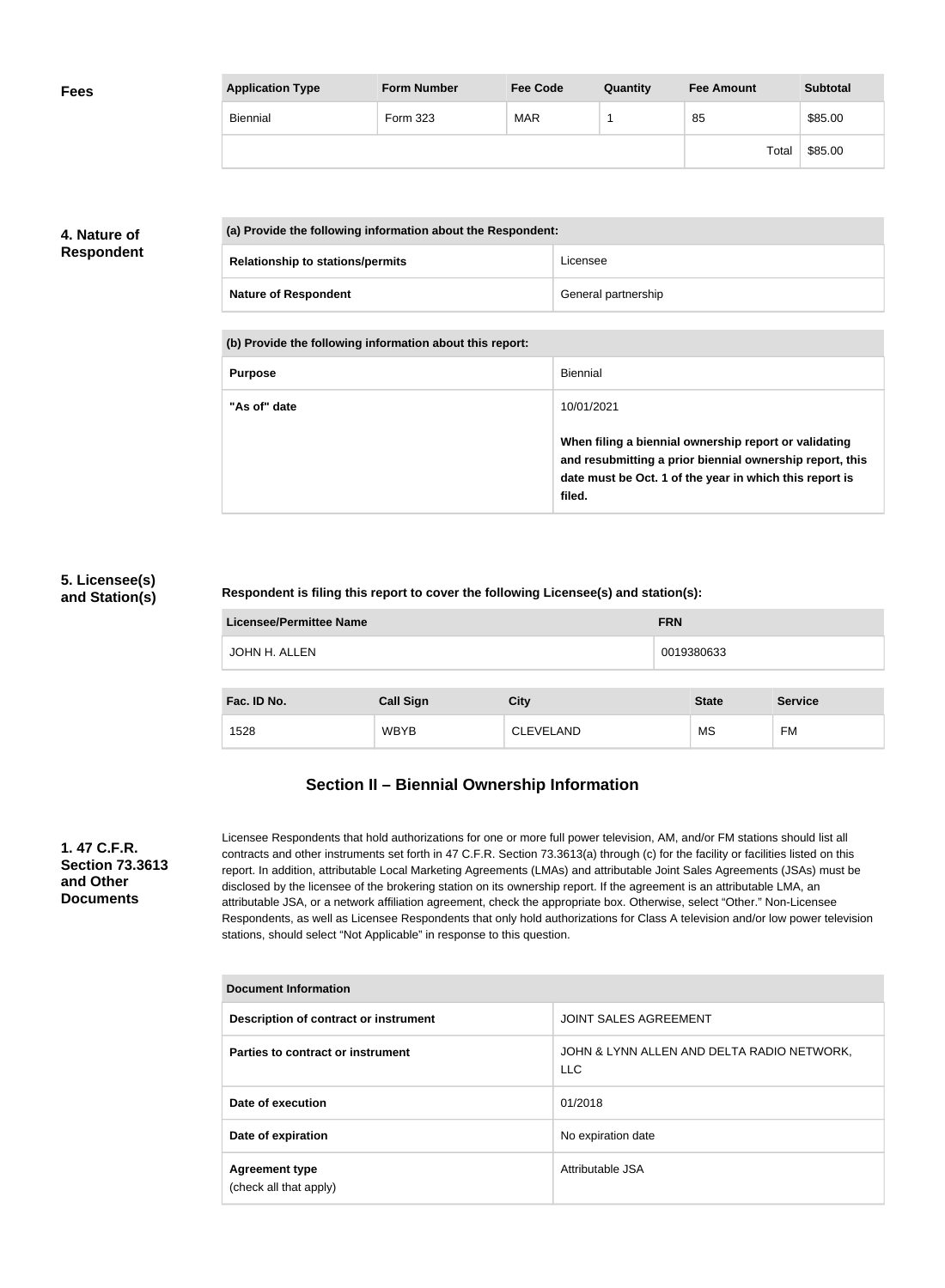**(a)** Ownership Interests. This Question requires Respondents to enter detailed information about ownership interests by generating a series of subforms. Answer each question on each subform. The first subform listing should be for the Respondent itself. If the Respondent is not a natural person, also list each of the officers, directors, stockholders, non-insulated partners, non-insulated members, and any other persons or entities with a direct attributable interest in the Respondent pursuant to the standards set forth in 47 C.F.R. Section 73.3555. (A "direct" interest is one that is not held through any intervening companies or entities.) List each interest holder with a direct attributable interest in the Respondent separately.

Leave the percentage of total assets (Equity Debt Plus) field blank for an interest holder unless that interest holder has an attributable interest in the Respondent solely on the basis of the Commission's Equity Debt Plus attribution standard, 47 C.F.R. Section 73.3555, Note 2(i).

In the case of vertical or indirect ownership structures, list only those interests in the Respondent that also represent an attributable interest in the Licensee(s) for which the report is being submitted.

Entities that are part of an organizational structure that includes holding companies or other forms of indirect ownership must file separate ownership reports. In such a structure do not report, or file a separate report for, any interest holder that does not have an attributable interest in the Licensee(s) for which the report is being submitted.

Please see the Instructions for further detail concerning interests that must be reported in response to this question.

The Respondent must provide an FCC Registration Number for each interest holder reported in response to this question. Please see the Instructions for detailed information and guidance concerning this requirement.

| <b>FRN</b>                                                | 0019380633                                                                                                                        |                        |                            |  |  |
|-----------------------------------------------------------|-----------------------------------------------------------------------------------------------------------------------------------|------------------------|----------------------------|--|--|
| <b>Name</b>                                               | JOHN H. ALLEN                                                                                                                     |                        |                            |  |  |
| <b>Address</b>                                            | PO Box                                                                                                                            |                        |                            |  |  |
|                                                           | <b>Street 1</b>                                                                                                                   | 94 SEMMES ROAD         |                            |  |  |
|                                                           | <b>Street 2</b>                                                                                                                   |                        |                            |  |  |
|                                                           | <b>City</b>                                                                                                                       | Grenada                |                            |  |  |
|                                                           | State ("NA" if non-U.S.<br>address)                                                                                               | <b>MS</b>              |                            |  |  |
|                                                           | <b>Zip/Postal Code</b>                                                                                                            | 38901                  |                            |  |  |
|                                                           | Country (if non-U.S.<br>address)                                                                                                  | <b>United States</b>   |                            |  |  |
| <b>Listing Type</b>                                       | Respondent                                                                                                                        |                        |                            |  |  |
| <b>Positional Interests</b><br>(check all that apply)     | Respondent                                                                                                                        |                        |                            |  |  |
| Citizenship, Gender,                                      | <b>Citizenship</b>                                                                                                                | <b>US</b>              |                            |  |  |
| <b>Ethnicity, and Race</b><br><b>Information (Natural</b> | Gender                                                                                                                            | Male                   |                            |  |  |
| Persons Only)                                             | <b>Ethnicity</b>                                                                                                                  | Not Hispanic or Latino |                            |  |  |
|                                                           | Race                                                                                                                              | White                  |                            |  |  |
| <b>Interest Percentages</b><br>(enter percentage values   | <b>Voting</b>                                                                                                                     | 0.0%                   | <b>Jointly Held?</b><br>No |  |  |
| from 0.0 to 100.0)                                        | <b>Equity</b>                                                                                                                     | 0.0%                   |                            |  |  |
|                                                           | <b>Total assets (Equity Debt</b><br>Plus)                                                                                         | 0.0%                   |                            |  |  |
|                                                           | Does interest holder have an attributable interest in one or more broadcast stations<br>Yes<br>that do not appear on this report? |                        |                            |  |  |

**Ownership Information**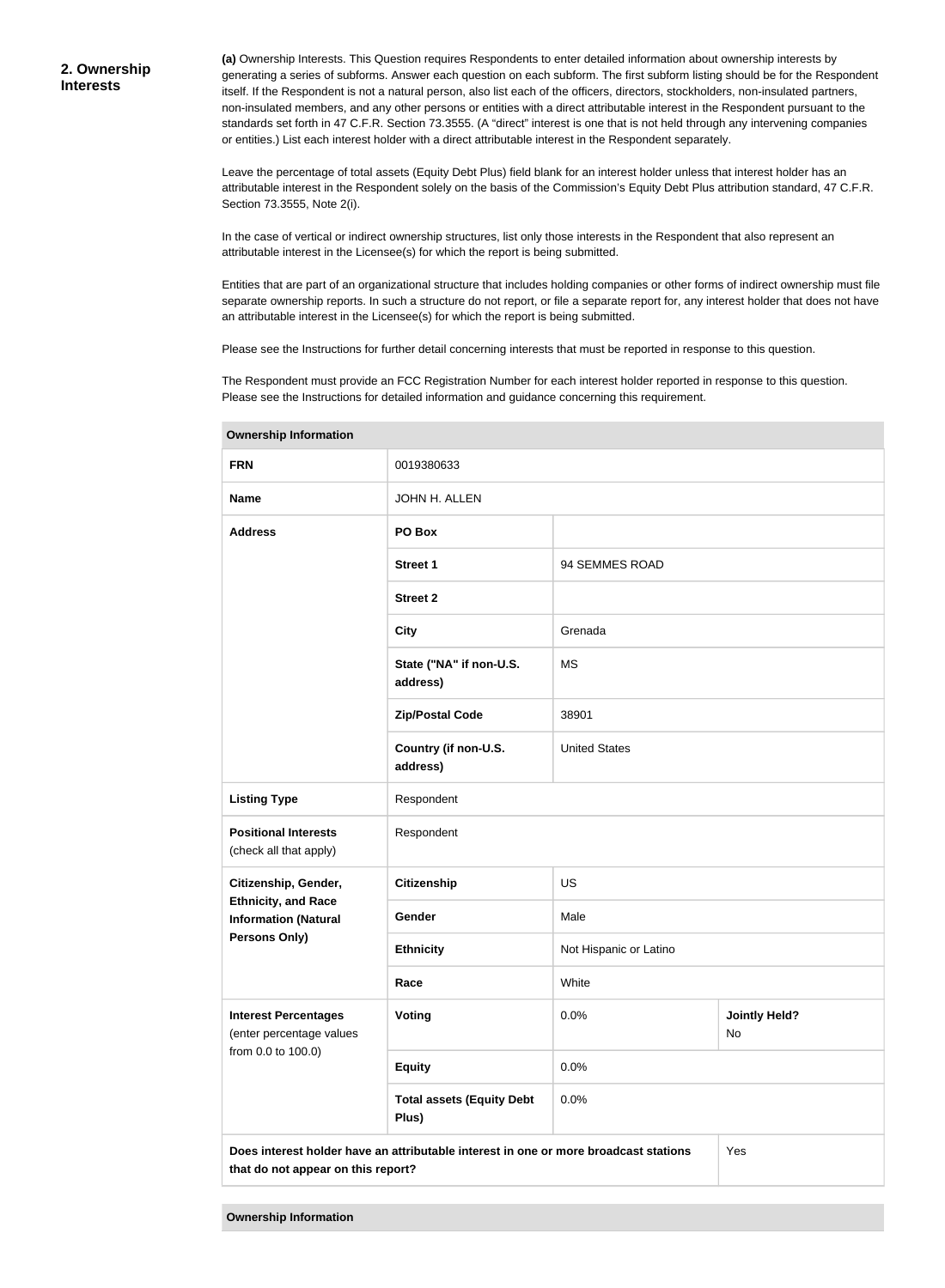| <b>FRN</b>                                                                                                                 | 9990120642                                                                                                                                                                                                  |                        |                             |  |  |  |
|----------------------------------------------------------------------------------------------------------------------------|-------------------------------------------------------------------------------------------------------------------------------------------------------------------------------------------------------------|------------------------|-----------------------------|--|--|--|
| <b>Name</b>                                                                                                                | Lynn C. Allen                                                                                                                                                                                               |                        |                             |  |  |  |
| <b>Address</b>                                                                                                             | PO Box                                                                                                                                                                                                      |                        |                             |  |  |  |
|                                                                                                                            | <b>Street 1</b>                                                                                                                                                                                             | 94 SEMMES ROAD         |                             |  |  |  |
|                                                                                                                            | <b>Street 2</b>                                                                                                                                                                                             |                        |                             |  |  |  |
|                                                                                                                            | <b>City</b>                                                                                                                                                                                                 | <b>GRENADA</b>         |                             |  |  |  |
|                                                                                                                            | State ("NA" if non-U.S.<br>address)                                                                                                                                                                         | <b>MS</b>              |                             |  |  |  |
|                                                                                                                            | <b>Zip/Postal Code</b>                                                                                                                                                                                      | 38930                  |                             |  |  |  |
|                                                                                                                            | Country (if non-U.S.<br>address)                                                                                                                                                                            | <b>United States</b>   |                             |  |  |  |
| <b>Listing Type</b>                                                                                                        | Other Interest Holder                                                                                                                                                                                       |                        |                             |  |  |  |
| <b>Positional Interests</b><br>(check all that apply)                                                                      | <b>General Partner</b>                                                                                                                                                                                      |                        |                             |  |  |  |
| Citizenship, Gender,                                                                                                       | <b>Citizenship</b>                                                                                                                                                                                          | <b>US</b>              |                             |  |  |  |
| <b>Ethnicity, and Race</b><br><b>Information (Natural</b>                                                                  | Gender                                                                                                                                                                                                      | Female                 |                             |  |  |  |
| Persons Only)                                                                                                              | <b>Ethnicity</b>                                                                                                                                                                                            | Not Hispanic or Latino |                             |  |  |  |
|                                                                                                                            | Race                                                                                                                                                                                                        | White                  |                             |  |  |  |
| <b>Interest Percentages</b><br>(enter percentage values                                                                    | Voting                                                                                                                                                                                                      | 100.0%                 | <b>Jointly Held?</b><br>Yes |  |  |  |
| from 0.0 to 100.0)                                                                                                         | <b>Equity</b>                                                                                                                                                                                               | 100.0%                 |                             |  |  |  |
|                                                                                                                            | <b>Total assets (Equity Debt</b><br>Plus)                                                                                                                                                                   | 100.0%                 |                             |  |  |  |
| Does interest holder have an attributable interest in one or more broadcast stations<br>that do not appear on this report? |                                                                                                                                                                                                             |                        | No                          |  |  |  |
|                                                                                                                            |                                                                                                                                                                                                             |                        |                             |  |  |  |
|                                                                                                                            | (b) Respondent certifies that any interests, including equity, financial, or voting<br>Yes<br>interests, not reported in this filing are non-attributable.<br>If "No," submit as an exhibit an explanation. |                        |                             |  |  |  |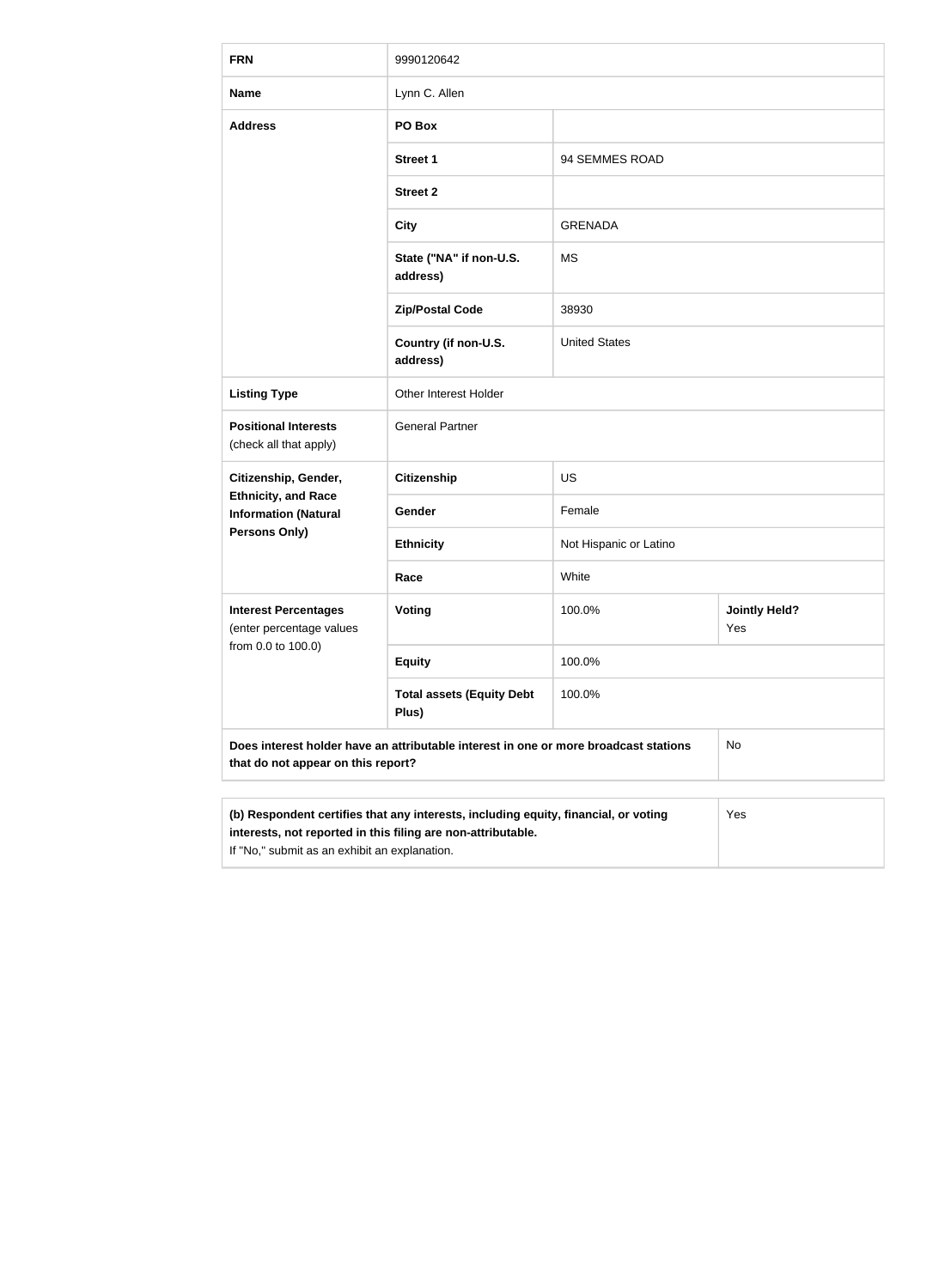

**(d) Are any of the individuals listed as an attributable interest holder in the Respondent married to each other or related to each other as parentchild or as siblings?** Yes

If "Yes," provide the following information for each such the relationship.

|  | <b>Family Relationships</b> |            |             |               |  |
|--|-----------------------------|------------|-------------|---------------|--|
|  | <b>FRN</b>                  | 0019380633 | <b>Name</b> | JOHN H ALLEN  |  |
|  | <b>FRN</b>                  | 9990120642 | <b>Name</b> | Lynn C. Allen |  |
|  | Relationship                | Spouses    |             |               |  |

#### **Family Relationships**

| (e) Is Respondent seeking an attribution exemption for any officer or director with<br>duties wholly unrelated to the Licensee(s)?                                                                  | No. |
|-----------------------------------------------------------------------------------------------------------------------------------------------------------------------------------------------------|-----|
| If "Yes," complete the information in the required fields and submit an Exhibit fully describing<br>that individual's duties and responsibilities, and explaining why that individual should not be |     |
| attributed an interest.                                                                                                                                                                             |     |

Attach a flowchart or similar document showing the Licensee's vertical ownership structure including the Licensee and all entities that have attributable interests in the Licensee. Licensees with a single parent entity may provide a brief explanatory textual Exhibit in lieu of a flowchart or similar document. Licensees without parent entities should so indicate in a textual Exhibit.

**Non-Licensee Respondents should select "N/A" in response to this question.**